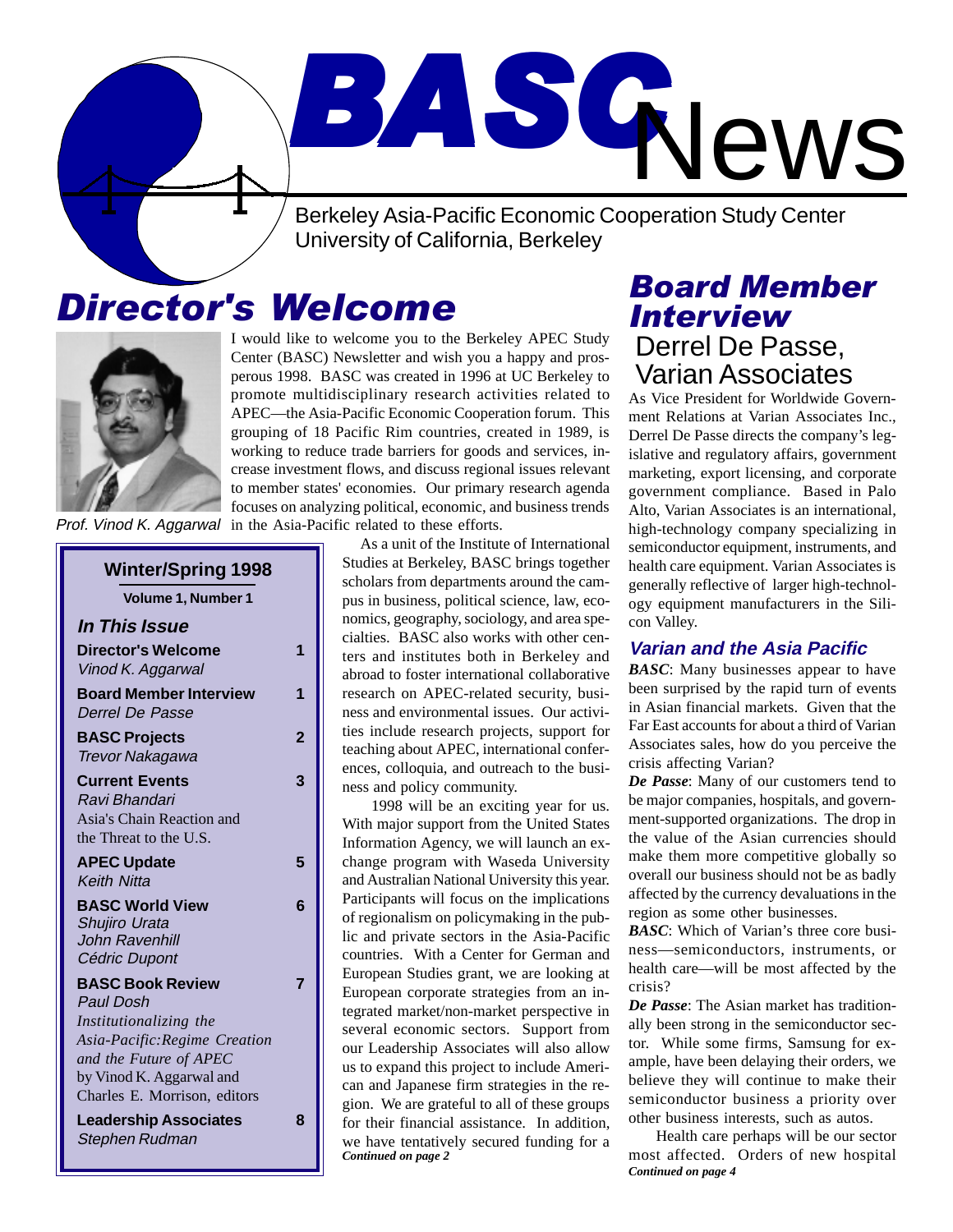# Project Update

**Trevor Nakagawa**, Project Director

 BASC Projects are designed to produce timely research around critical Asia-Pacific issues of interest to academia, policymakers and business people alike.

 In 1998, we plan to expand our successful *Asia Beckons Europe* project to include comparative case studies from both American and Japanese business-government perspectives. The new projects will examine key industrial sectors in American, European, and Japanese corporate market and nonmarket strategies in the Asia-Pacific. On the environment front, BASC continues to collaborate with other institutes on a project that examines the role that APEC collaboration can play in diffusing current environmental protection technology to address regional problems. Meanwhile, we continue to research how APEC can help in coordinating national policies on health issues, particularly with respect to the spread of communicable disease. Collaborative research papers are scheduled to appear next year in each of these issue areas.

#### Forging Economic and Business<br>**BASC Projects** Partnerships Through the 21<sup>st</sup> Cen **Partnerships Through the 21st Century**

 Through a large grant from the United States Information Agency, BASC established a cooperative research partnership with three leading research institutions in the Pacific Rim—UC Berkeley, Australian National University, and Waseda. With our collaborative research programs, we bring together leading scholars from all over the world to conduct collaborative research. In particular, we will examine American and Japanese corporate market and nonmarket strategies in the Asia-Pacific. True to our interdisciplinary nature, this project brings together scholars from all over the world from various disciplines to analyze different approaches used by corporations to advance their positions in the context of their regional and global strategies.

 With this project, we hope to help in forging partnerships among academics, businesses, and governments in the Pacific Rim. As the U.S. moves forward to promote liberalization in the region, we hope that our program will contribute to an intelligent and reasoned approach to economic and business cooperation to enhance and promote stability in the Asia-Pacific.

### **Director's Welcome** (continued from page 1)

project on the management of environmental problems in the Asia-Pacific.

 This first issue of *BASC* News includes an interview with BASC Board Member Derrel De Passe of Varian Associates. As a high-technology company with sales in the Asia-Pacific, our discussion with her focuses on the implications of changes in U.S. trade policy and the Asian crisis on Varian's many business areas. Our Current Events section, written by Ravi Bhandari, discusses the nature and likely evolution of the economic crisis in Asia with an analysis of its implications for the U.S. economy. APEC Update, compiled by Keith Nitta, summarizes developments at the recent Vancouver meeting of APEC. Our BASC World View section contains three different perspectives on this meeting with commentaries from our Senior Research Affiliates — Shujiro Urata, John Ravenhill, and Cédric Dupont. Paul Dosh discusses a forthcoming BASC collaborative book by St. Martin's Press that examines the development, evolution, and prospects for APEC. Finally, Stephen Rudman, Director of External Relations summarizes BASC activities for our Leadership Associates.

 I would like to take this opportunity to thank all the people that have supported BASC. In particular, Richard Buxbaum, Dean of International and Area Studies, Michael Watts, Director of the Institute of International Studies, and Robert Price, Chair of the Political Science Department, all at UC Berkeley, have provided valuable moral and financial support for BASC.

 Our plan for 1998 includes an expansion of our research agenda on our major themes, a large conference for our Leadership Associates, outreach briefings for our members, and the launch of *Business and Politics*, a new international journal to be published by Carfax Publishers, and supported in part by a grant from Professor David Vogel, Editor of the *California Management Review*. I would also encourage our readers to get involved with BASC activities at this crucial point in the history of the Asia-Pacific region. Please let us know how we might serve you better by contacting us. And don't forget to bookmark our new web page. We look forward to hearing from you.

# **BASG**News

Published by the Berkeley Asia-Pacific Economic Cooperation Study Center (BASC) 802 Barrows Hall #1970 University of California Berkeley, CA 94720-1970

Tel: 510-643-1071 Fax: 510-643-1746 basc@globetrotter.berkeley.edu http://globetrotter.berkeley.edu/basc

#### **BASC Staff**

*Vinod K. Aggarwal* Director

*Stephen Rudman* Director of External Relations

*Trevor Nakagawa* Project Director

*Paul Dosh* Graduate Research Assistant

*Keith Nitta* Graduate Research Assistant

*Catherine Oliver* Research Assisant

*Vipur Andleigh* Research Intern

*Ajit Thomas* Research Intern

*Ravi Bhandari* Research Affiliate

#### **Senior Research Affiliates**

*Shujiro Urata* Department of Economics, Waseda University, Tokyo, Japan

#### *John Ravenhill*

Department of International Relations, Australian National University, Canberra, Australia

#### *Cédric Dupont*

Graduate Institute of International Studies, Geneva, Switzerland

Layout and Design, *Keith Nitta*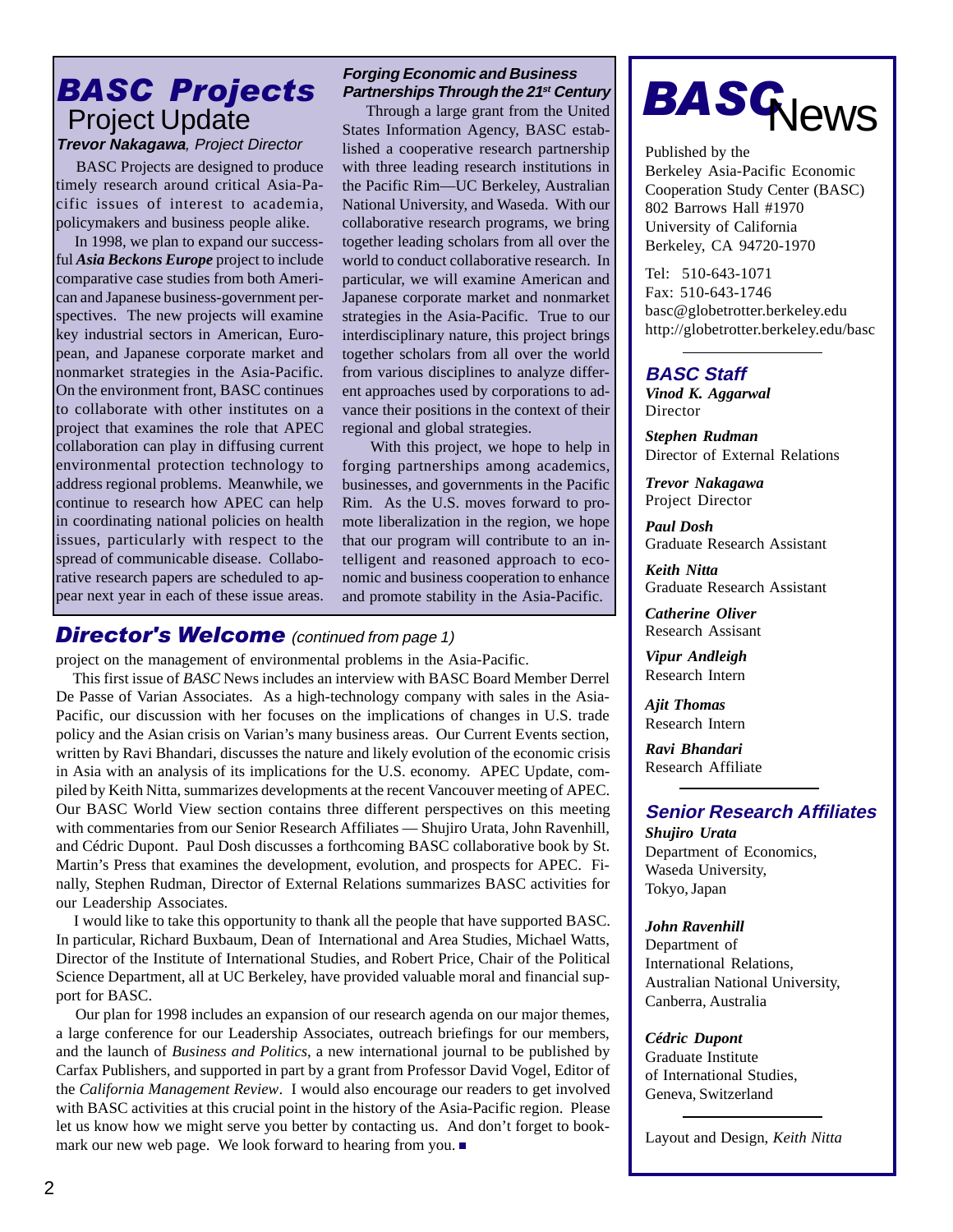# Current Events Asia's Chain Reaction and the Threat to the United States

#### **Ravi Bhandari,** Research Affiliate

For the first time, there is a new "domino theory" in Asia—one in which a vicious cycle of currency devaluations, bankruptcies, and severe austerity measures imposed by the IMF saps both political strength and economic growth. The Asian tigers, once roaring in an environment of high growth and high saving rates, are now whimpering and bowing down to the painful conditions of the IMF, a scenario unthinkable only a few years ago.

 For example, who would have thought that the devaluation of the Thai baht last July 2 would fuel a currency contagion in Southeast Asia that would eventually spread north to Taiwan and South Korea and send the Hong Kong stock market into a nose-dive? Notwithstanding the mantra of globalization, who would have thought the Southeast Asian crisis would not only expose the severe underlying financial and banking crisis throughout Asia now being felt in Japan, but would also have such far-reaching and profound implications on world markets from Brazil to Sweden not to mention the largest one day drop in the history of the U.S. stock exchange? Finally, who would have thought that the typhoon which recently swept through Asian markets could undercut the remarkable growth in U.S. corporate profits, especially here at home in the Silicon Valley?

 Still, many economists in both the private and public sector are in denial and see events as merely a "flu" that will go away in time with the proper reforms, rather than a fully blown debt crisis with dynamic properties all of its own. It should come as no surprise that the investment models used by these same economists have been thrown into chaos by recent gyrations in the market, while the entire market appears to be more sensitive to foreign tremors than it was even a month ago. Clearly, what most economists and analysts lack is a deeper understanding of the region as a whole and the often intricate and dynamic market interconnections a fully integrated global economy poses. Two things become clear from recent events. First, although there is still an illusion of insulation, U.S. markets will not escape unscathed. Assuming things do not get worse, which is a distinct possibility, BASC forecasted as early as in November that U.S. GDP growth will fall by a full percentage point, to under 2% for 1998. Second, the Asian Stock Market Crash of 1997, like the U.S. Stock Market Crash of 1987, are manifestly *international* events. Expanding Asian disorder can not only seriously undermine global growth and heighten financial market volatility, but can also threaten the present system of open global trade and payments.

 In their final communique from the annual 18-nation Asia-Pacific Economic Cooperation forum, leaders urged the "rapid implementation" of an agreement reached in Manila, Philippines earlier in November to keep the IMF at the center of the region's financial rescue and to devise ways to make it easier for the IMF to lend large sums of money to countries confronting short-term currency crisis. Beyond that, they sought to calm financial markets by saluting the "dynamism and resilience of the region." But with Asia's instability slowing growth throughout the region and depressing demand for U.S. exports, the Clinton administration fears that trade deficits, especially with Japan and China, will balloon and stoke protectionist sentiment at home.

 In fact, APEC leaders' optimism, although necessary in helping to restore confidence in the region, is largely unjustified. As all eyes focus on Japan, the country now faces another bout of extended stagnation. Deflation, or widespread falling prices, first threatened to push Japan into a downward spiral of falling prices and wages two years ago. At the time, the yen hit record highs against the dollar, sparking a boom in suddenly cheaper imports and tough price competition among domestic manufacturers. While the specter of deflation diminished significantly as the yen fell more than 30% against the dollar over the subsequent months, it has returned. Deflation-driven price competition lingers in Japan, largely due to sluggish domestic demand and Asian competition.

#### **Although there is still an illusion of insulation, U.S. markets will not escape unscathed... U.S. GDP growth will fall as far as 1.5% in 1998.**

 Now, a financial and currency crisis sweeping much of Asia threatens to choke off demand for a chunk of Japanese exports, which were until recently a bright spot in the Japanese economy. Would a deeply depressed Japanese economy be in a position to absorb more exports from South Korea, China and Southeast Asia? Who's kidding whom?

 In an environment of competitive devaluation coupled with a chronic oversupply problem throughout Asia, rising demand for cheaper Asian exports does not mean rising profits. Debt-financed aggressive capacity expansion in the mid-1990's has created a classic oversupply problem that has depressed prices. Take the example of South Korea and Japan, two countries whose nations' biggest companies lock horns in a worldwide battle in key industries such as semiconductors, cars, and ships. To remain competitive, Korean companies are cutting prices. Japanese manufacturers will have no choice but to slash export prices at a time when domestic demand has been anemic for six years. A vicious cycle emerges: as the Korean and Japanese economies slow and profits are squeezed, their demands for imports from the U.S. also decline; that has a dampening effect on the U.S. economy, which is Asia's biggest export destination.

*Continued on page 5* For all their competition, however, Japan's and Korea's fates are intertwined. Japanese banks hold almost one-third of private loans to Korea, which reflect almost 10% of Japanese bank assets in Asia. As Japanese banks try to protect themselves by decreasing their lending to Korea, they tighten the credit squeeze on Korean companies, which in turn puts more downward pressure on the value of the won. In addition, since falling currencies and rising interest rates throughout the region cut off growth and badly needed capital elsewhere in Asia, Japan's problems will most likely deepen since Asian countries account for a whopping 44% of Japanese exports (South Korea is Japan's largest export market). This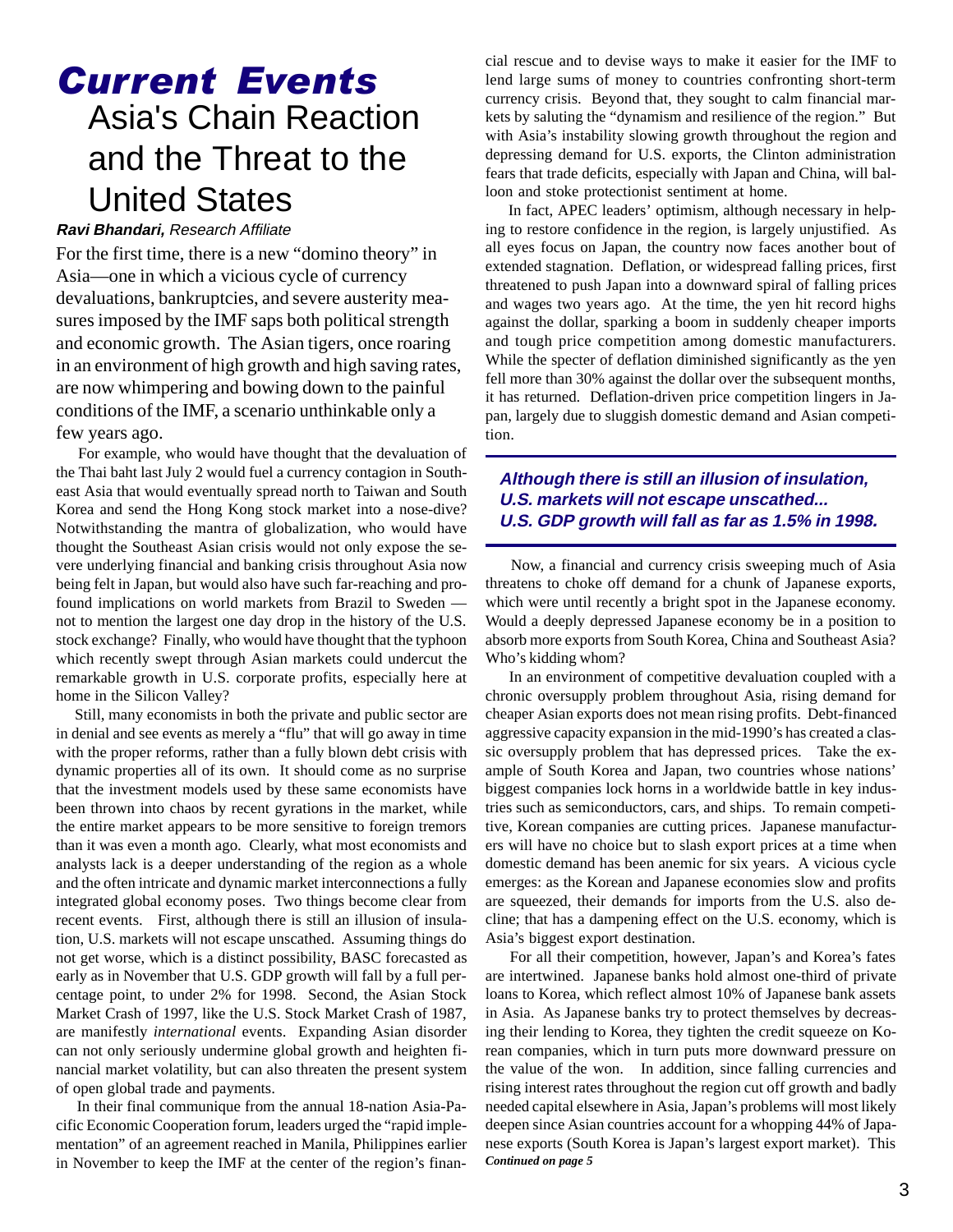# De Passe (continued from page 1)

equipment may be postponed somewhat. However, even in the health care sector there is overseas financial support from the Multilateral Development Banks and foreign aid programs, which are a continuing source of funding for large health care infrastructure projects.

#### **U.S. Economic Policy**

*BASC*: How do you think President Clinton's failure to secure fast track authority will affect Varian, and more broadly, U.S. business?

*De Passe*: In the short-term President Clinton still has the ability to continue negotiating agreements on information technology, agriculture, financial services and transportation, including the Information Technology Agreement (ITA) and the Mutual Recognition Agreement between the U.S. and European Union on medical devices.

 Without fast track, however, U.S. leadership in larger market opening agreements will be threatened. This will disadvantage American workers in the long-term since the great majority of new high wage jobs have been created through exports. It is in the long term interest of our country, which has the most open market in the world, to continue to knock down global barriers to American exports. Without fast track, we may miss a big opportunity to lead in this effort. By remaining on the sidelines, we will give our major trading partners, the Japanese and Europeans, the chance to fill the void and create market-opening deals that exclude the U.S. *BASC*: Organized labor and environmental groups have been critical of U.S. trade policy and fast track authority. How do you think American business can work with these groups to develop a coherent U.S. economic trade position?

*De Passe*: U.S. industry needs to do a better job of educating the public generally about the importance of trade to the overall economy, including the labor and environmental communities. During the fast track debate there was a lot of fear instilled among some members of the public about the alleged loss of American jobs if fast track were adopted. Many of these fears could have been dispelled if the public had better information about the link between global trade expansion and American job creation. Organized labor, for example, which led the fight against fast track, represents only 11 percent of the U.S. workforce, and only 7 percent if you exclude government employees. Most of these jobs are only indirectly dependent upon exports. However, the high growth sectors of the economy like electronics, which led the profast track forces, are highly dependent upon the expansion of global markets. The net gain in U.S. jobs through market-opening trade agreements tends to be in these industry sectors that are nonunionized.

*BASC*: How important has House passage of the bill to extend Export-Import Bank authority to 2001 been to Varian?

*De Passe*: Europe and Japan use official government financing to support a much larger percentage of their exports than the U.S. does. For instance, last year, 32% of Japanese exports and only 2% of U.S. exports were supported in this way. While other governments see export financing as an important tool in helping their exporters gain strategic advantage in fast-growing overseas markets, our government by and large does not. Having said that, the EX-IM Bank supports a much higher percentage of U.S. capital goods exports to big emerging markets in developing countries like Poland, Russia, and the Newly Independent States. Varian believes that EX-IM Bank financing can be used as a strategic weapon to gain sales in key international markets.

#### **Varian and APEC**

*BASC*: Many see APEC as a forum in which U.S. business can participate to make its concerns known and work to reduce economic barriers in the Asia Pacific. For example, APEC is committed to free trade in the area by the year 2020 for all members and by 2010 for developed members. How does Varian view the importance of APEC?

*De Passe*: Varian views APEC as very important to the long-term business interests of its businesses and to California business generally. The APEC region has many of the countries which represent the fastest growing markets for U.S. high technology products. Thus, it is in our country's best interest to foster cooperation among the APEC countries on a whole range of issues impor-

**Varian views APEC as very important to its long-term business interests and to California business generally**



tant to our industry, from intellectual property protection to product standards and tariffs. Better cooperation on these issues will help ensure that U.S. companies get better access to these fastgrowing markets.

APEC can be a useful avenue to promote cooperation in some industry sectors of major importance to Varian, and California generally, such as environmental technology and medical equipment. *BASC*: What developments would Varian like to see coming out of APEC activities over the next few years?

*De Passe*: We would like APEC to pursue regulatory harmonization, intellectual property protection, tariff elimination, and cooperation on human resources development, such as physician training.

#### **Varian and BASC**

*BASC*: We have been undertaking projects on comparative corporate strategies in the Asia-Pacific, the link between trade and environmental issues, and health care policy in the region. What key issues could BASC fruitfully address?

*De Passe*: Health care/equipment reimbursement and regulatory harmonization are a couple of long-term issues that we would like to be a focus of BASC.

*BASC*: How might BASC better interact with California firms?

*De Passe*: Outreach to industry sectors with a large stake in the APEC regional market could be accomplished through a variety of industry fora, such as those sponsored by trade groups in industry sectors like telecommunications, semiconductors and semiconductor equipment, computers, software, medical devices, and environmental technology. BASC might consider a series of special focus groups with companies in these industry sectors already active in the region to help it develop its future agenda.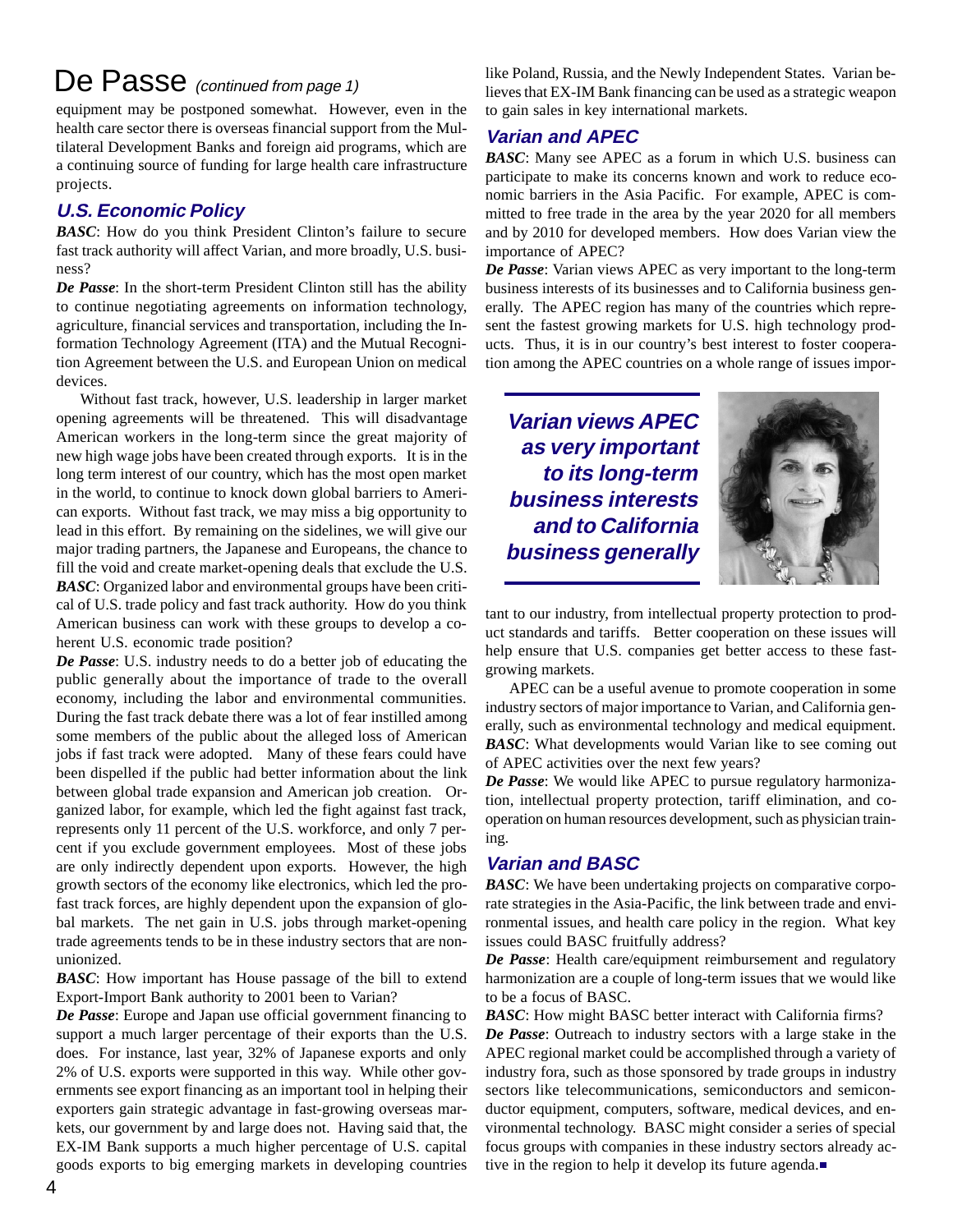# Vancouver 97 Leaders' and Ministers' Meetings APEC Update

Canada hosted the 5th annual economic leaders' meeting and the 9th meeting of APEC ministers of foreign affairs and ministers responsible for trade. Ministers and leaders from all 18 APEC member nations gathered in Vancouver, British Columbia from November 22-25.

#### **APEC Looks to IMF to Lead Asian Financial Bailouts**

 Leaders endorsed and urged rapid implementation of the Manila framework agreed to by APEC financial ministers earlier in November. The Manila framework called for the International Monetary Fund to take the lead in providing emergency loans to Thailand, Indonesia, and South Korea. APEC member nations will only supplement IMF resources if it becomes necessary.

#### **Peru, Russia, and Vietnam join APEC**

 With the addition of Peru, Russia, and Vietnam, APEC expanded its membership to 21 member nations. APEC leaders also imposed a ten-year moratorium on new membership.

#### **Sectoral Trade Barrier Reduction**

 Leaders followed their pre-crisis agenda by agreeing to a nine sector liberalization plan. Using the World Trade Organization's Information Technology Agreement as a model, APEC ministers identified nine additional sectors for fast-track trade barrier reduction: chemicals, energy-related equipment and services, environmental goods and services, forest products, medical equipment, telecommunications equipment, fish and fish products, toys, and gems and jewelry. In 1995, global trade in these nine sectors in-

# Asian Chain Reaction

#### (continued from page 3)

dynamic could dash Asia's hopes of rebounding from the region's financial turmoil by exporting more goods.

 Today, for the first time in years, there is excess capacity in every region in the world, including the U.S., and across many industries, from semiconductors to cars to penicillin, which will worsen as Asian countries try to export their way out of the current crisis through a process of "competitive devaluation." To be sure, mild and stable deflation can have short-term advantages. Cheap imports have so far kept interest rates and inflation down in the U.S., helping to extend the cycle of expansion longer than what most economists thought possible. In Southeast Asia, however, the short-term potential export gains from competitive devaluation would be overwhelmed by devastating effects on many fragile banks which rely heavily on overseas money. Moreover, sustained and rapid deflation can have the adverse effect of dragging any economy to a halt, slashing growth, investment and employment. Leveraged companies and individuals would find it increasingly difficult to pay off their debt, which in the worst case, could start a chain of bankruptcies and failures throughout the financial system reminiscent of the Great Depression. In Asia, higher import prices, falling domestic demand and lower wages for workers can further reduce demand, tempting countries once again to devalue

Compiled by **Keith Nitta** volved \$1.5 trillion, while U.S. exports in the nine areas totaled \$170 billion*.*

> Ministers agreed to create detailed market-opening plans in the nine areas by the first half of 1998, aimed at beginning implementation in 1999. Six remaining sectors, including civil aircraft and oil seeds, will be reviewed for action in June 1998.

#### **Other Declarations**

Leaders also agreed to:

- Work towards a successful conclusion of World Trade Organization negotiations on financial services by the agreed deadline of December 12, 1997;
- Harmonize and simplify customs clearances by 2000;
- Implement the Sustainable Cities Program of Action, which includes initiatives to encourage investment in environmentally sound infrastructure and community education;
- Work towards a successful outcome of the Third Conference of the Parties in furthering the objectives of the United Nations Framework Convention on Climate Change;
- Establish the APEC Education Foundation, the APEC Youth Skills Camp and the APEC Youth Science and Technology Festival to be held in 1998, and an APEC Education Hub, which will include scholarship awards for students;
- Hold a Ministerial Meeting on Women in 1998 in Manila and a Ministerial Conference on Education in 1999 in Singapore.

For more news, visit BASC Net on the world wide web at **http://globetrotter.berkeley.edu/basc**

to regain competitiveness. All this coupled with Asia's freshly punctured asset bubbles in both real-estate and stock prices would further reinforce the deflationary spiral. Clearly, Asia has yet to feel the full deflationary impact of its latest devaluations. More importantly, if there is a failure of economic leadership in China or Japan to resist the temptation to devalue their currencies once again in lockstep with Southeast Asia, an Asian recession could easily translate into a world recession.

 Just how much more Asian deflation the U.S. can import will determine whether the current economic debacle sweeping Asia ends up looking like a speed bump or a brick wall on the way to economic growth. Faced with a tight labor market at home, increased global belt-tightening and competitive devaluation in Asia, highly efficient U.S. companies here in the Silicon Valley may find it nearly impossible to raise prices and cut costs considerably, thus reducing profit expectations for 1998 and beyond. One only needs to recall the collapse in memory prices due to the glut of chips produced below cost by South Korea's giants Samsung Corp. and Hyundai. It took many years for Micron and Texas Instruments to outcompete their South Korean rivals. Success in this instance will hinge on the ability of American firms to upgrade new technology amidst a potentially sizable slowdown in exports of computers, other electronic goods, and industrial machinery to Asia. It remains to be seen whether American firms are up to the challenge.■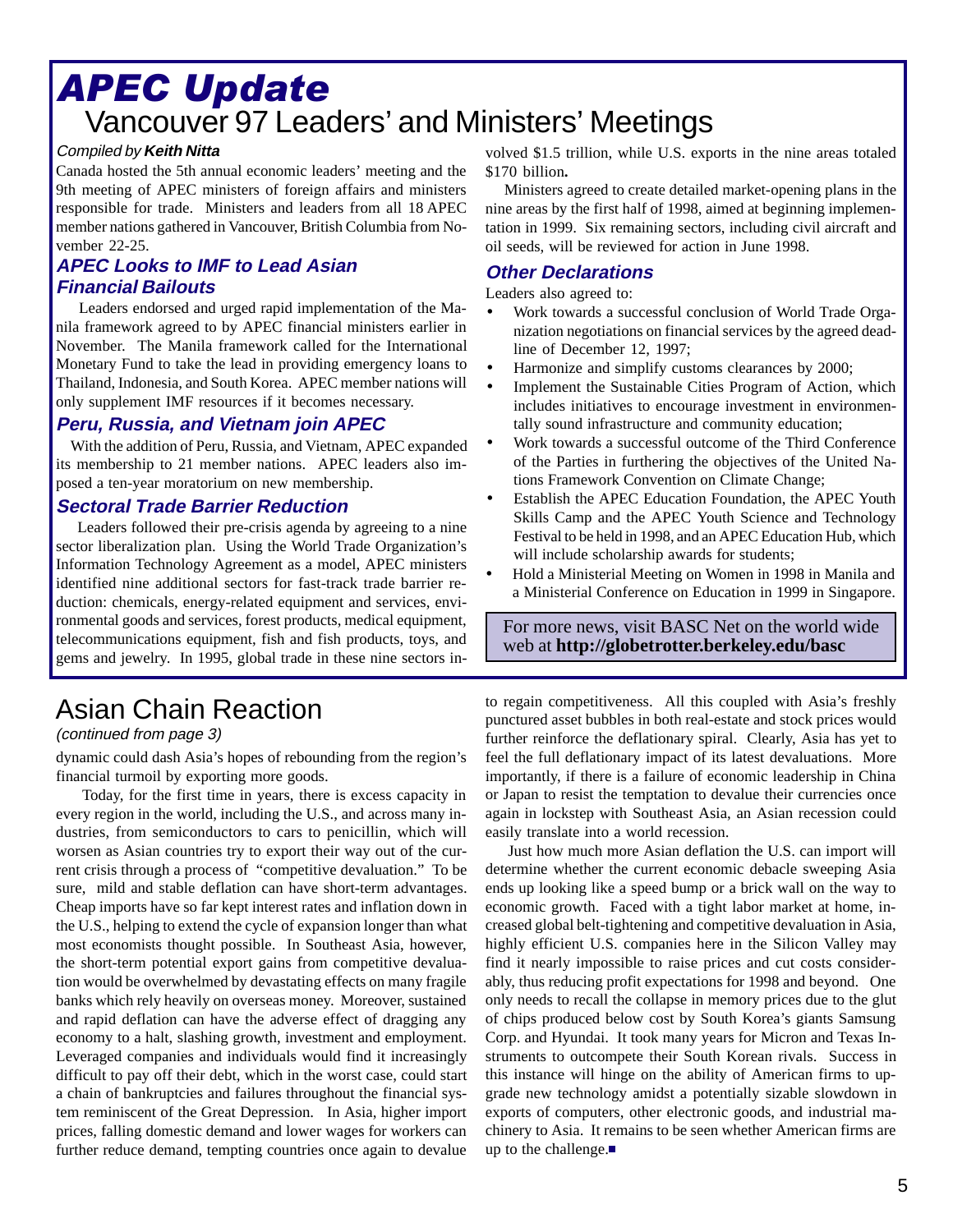# BASC World View: Vancouver 97 Japan, APEC and the Asian Financial Crisis

#### **Shujiro Urata**, Waseda University

The Vancouver APEC ministerial meeting and leaders' meetings in November were very different from past meetings. Unlike previous meetings where trade and investment liberalization was the central issue, the Asian financial crisis dominated the talks. Indeed, this financial crisis was the first serious challenge that APEC members faced in the forum's history.

 East Asian economies had performed well since the mid-1980s. The region's dramatic economic success was once described as the "East Asian Miracle." In contrast to such marvelous economic performance, a number of East Asian countries are currently fac-

**The Japanese government must realize the importance of carrying out its own reforms to stabilize the shaky financial situation in Asia, and possibly the world, by stabilizing the yendollar exchange rate.**

ing serious economic problems, and Thailand, Indonesia, and Korea have needed assistance from the IMF to deal with their financial crises. In addition to these countries, China and Japan are suffering from financial problems. At the leaders' meeting, Prime Minister Hashimoto had to explain the measures Japan would take to deal with its financial problems.

 The achievements at the Vancouver APEC meetings included an agreement to strengthen the international financial system to avoid financial risks and establishing a cooperative framework to supplement the IMF. The need to carry out structural reforms and to practice sound fiscal policy on the part of APEC members was confirmed.

 In this regard, the Japanese government must realize the importance of carrying out its own structural reforms in order to stabilize the shaky financial situation in Asia, and possibly in the world by stabilizing the yen-dollar exchange rate. The recent yen depreciation, which came in response to slow progress toward much needed structural reforms in Japan, was one of the major causes of the financial crisis in East Asia. It certainly contributed to the worsening of trade imbalances for East Asian economies by reducing their exports and increasing their imports.

 It is important to note that trade and investment liberalization moved forward, albeit at very modest pace (speeding up the pace of trade liberalization for nine sectors), in very difficult times of financial crisis. APEC members have to be reminded that trade and liberalization has brought them economic success, and it will lead to a successful economic recovery.

For more coverage of the Asian financial crisis and commentary on other events in the current world political economy, please read our sister publication, *Business and Politics*





**John Ravenhill,** Australian National University

The outcomes of the Vancouver APEC Leaders' Meeting were mixed for Australia. The financial crises in East Asia gave the Leaders' Meeting a prominence in press coverage that it might otherwise have not enjoyed. The Australian concern was that a preoccupation with the financial crises might divert attention from the 'main game'— APEC's push for trade liberalization. Australia had no interest in APEC becoming involved in any bailout of the Asian economies; it shared Washington's view that the IMF was the appropriate lead agency for financial rescue packages and that any additional bilateral assistance should be conditional on countries' abiding by IMF conditionality.

 APEC has increasingly been criticized in Australia for its failure to deliver on trade liberalization. The Labor Party governments in office in Australia from 1983 to 1996 had pursued a policy of unilateral trade liberalization, driven by the logic of neoclassical economics that tariffs can only hurt small economies. The government's vigorous promotion of APEC was the other side of its trade liberalization strategy—an attempt to convince domestic constituencies that the country's 'sacrifice' through tariff reductions was being reciprocated by Australia's leading trading partners. By the middle of the decade, however, the public was increasingly skeptical about this claim. The Individual Action Plans in many instances were merely a recommitment to promises already made. The new conservative (Liberal/National coalition) government that came to office in March 1996 responded to public skepticism by asserting that future tariff cuts in sensitive sectors in Australia would be dependent on similar action by its APEC partners.

#### **After a period when Australia played a leading role in driving the APEC agenda, the U.S. has reasserted its dominance within APEC.**

 At the Vancouver meeting, however, Australia failed to have its top priority sector—foodstuffs—included in the nine sectors identified for fast tracking of tariff reductions. With Japan and Korea and several other East Asian economies regarding food as a sensitive sector, progress is likely to be extremely slow. Of the nine sectors identified for fast track reductions, only two—energy and chemicals—are of particular interest to Australia.

 Equally significant as a defeat for Australian diplomacy was the decision by the leaders to admit Russia to membership in the organization. Australia has always been conservative on the issue of membership expansion, viewing a widening of the membership as likely to threaten progress on trade liberalization. Indeed, Australia saw Malaysia's championing of Chilean and Peruvian membership as a deliberate strategy to weaken the organization.

 The Vancouver meetings served as a further reminder to Canberra that Australia is a small player in international trade and that after a period when Australia played a leading role in driving the APEC agenda, the U.S. has reasserted its dominance within APEC.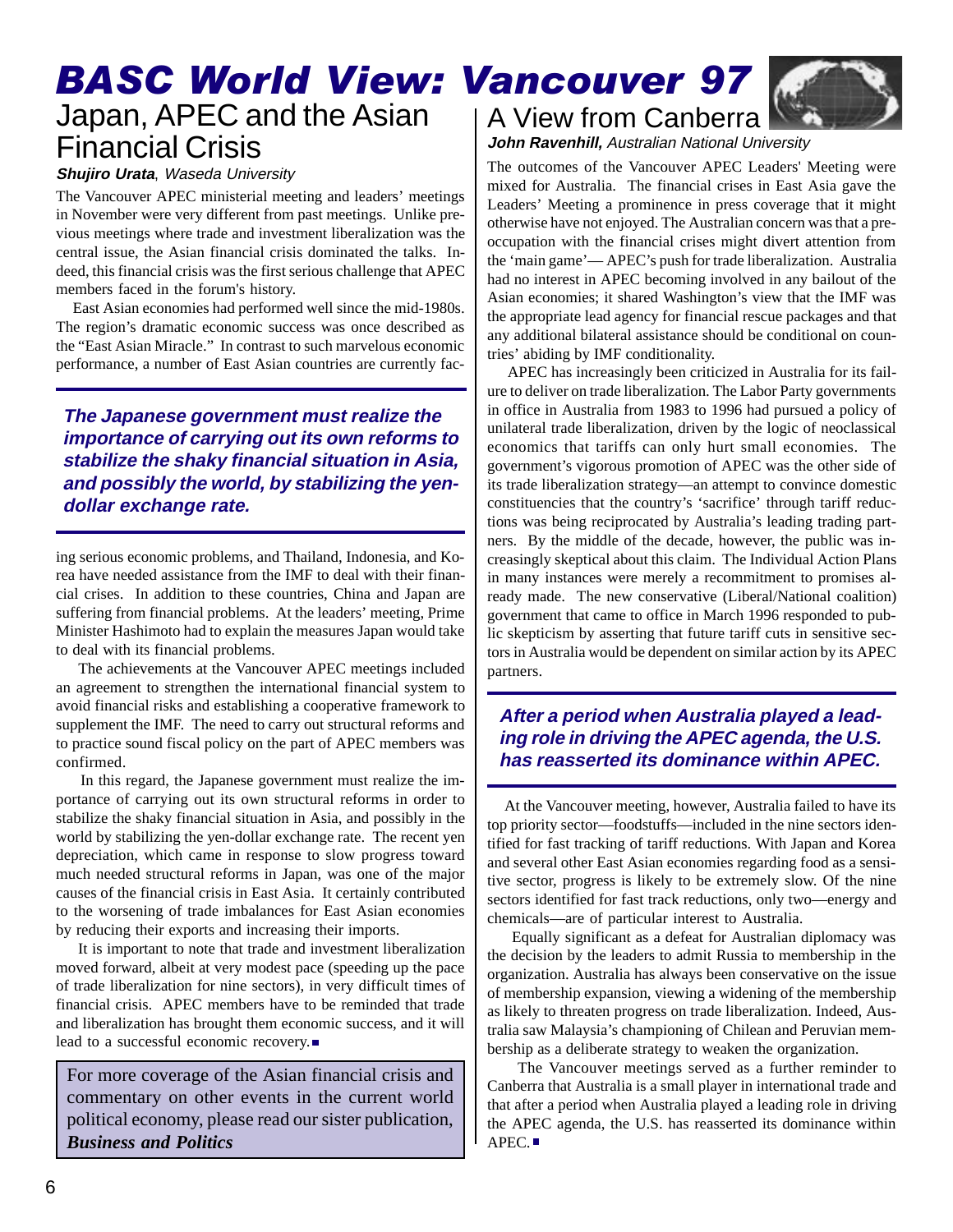## **Vancouver 97** (continued from page 6) Europe: Continuity and Change

**Cédric Dupont**, Graduate Institute of International Studies European views on the Vancouver summit reflect both continuity and change in Europe's perception of APEC and of its political and economic role. Whereas Southeast Asia has sparked huge interest since the summer, the Vancouver meeting, much like the previous summits, made very few headlines. From the perspective of most Europeans, Asia is a region governed by big powers and not by institutions. As such, the focus is much more on bilateral relations between China and the U.S. than on the work of a multilateral meeting on the shores of the Pacific.

 Change is reflected in the results that Europeans expected from the summit. In past years, there was an implicit wish to see minimal results come out of the meetings. For a large majority of European voters, Asia is the biggest threat to their daily lives, and therefore any initiative that might strengthen its economic and political power is bad news. Failures of APEC summits to reach far-reaching agreements have therefore prompted relief, whereas major steps towards greater economic cooperation (such as the Bogor declaration or the Osaka Action Agenda) have generated concerns and led to demands for protection.

 Expectations for the Vancouver summit revealed a change in attitude. In France—hardly a country where there is widespread passion for the economic dragons of Southeast Asia—several commentators pointed to the need for major achievements during the Vancouver summit. Such achievements were considered to be of utmost importance for France and Europe. The source of this change lies in the economic and financial turmoil that has hit Southeast Asia in the last months. Europeans suddenly discovered that the dragons were running out of fire, and they also discovered that this was a bad thing. Under conditions of increasing global interdependence, the threat from Asia is even bigger when economies show signs of illness as opposed to when they dramatically out-

#### **Europeans suddenly discovered that the Asian dragons were running out of fire, and they also discovered this was a bad thing.**

perform the rest of the world. Regional economic upheavals tend to send destabilizing waves across the planet. From this perspective, every initiative that can help remedy the illness should be supported, and this was the case at the APEC summit in Vancouver.

 The meeting fell short of European expectations. APEC leaders' emphasis on their willingness to cooperate to bring stability back was not the kind of signal that most Europeans expected. Instead they wanted to see the U.S., first, and Japan, second, use the meeting to play a more assertive role in the economic stabilization of the region. This implies a U-turn in the European interpretation of APEC declarations. During the Uruguay Round, the tendency was to see U.S. self-interest behind each statement of joint action. Now, the use of joint action is seen as an indicator that the U.S. refuses to take responsibility! Unfortunately such inconsistency is both hardly novel and very likely to continue.

# BASC Book Review

### Institutionalizing the Asia-Pacific: Regime Creation and the Future of APEC

Reviewed by **Paul Dosh Vinod K. Aggarwal and Charles E. Morrison, editors**

Regionalism has become a prominent feature of international relations in the second half of the 20th century, but one whose significance for the international order is not yet fully understood. In a new book, *Institutionalizing the Asia-Pacific: Regime Creation and the Future of APEC* (St. Martin's Press**,** \$55 in hardback, \$19 in paperback), editors Vinod K. Aggarwal and Charles E. Morrison and 12 other scholars use a novel theoretical framework to examine the Asia-Pacific, where a distinctive form of regionalism is developing in the shape of the Asia-Pacific Economic Cooperation (APEC) forum. Through both sectoral and country studies, as well as broader frameworks, the book evaluates current efforts to institutionalize APEC.

 The Asia-Pacific continues to be characterized by both unprecedented economic growth among many economies and a regional institutional framework incommensurate with developments in other areas of the world. The APEC forum, established in 1989, is the most ambitious attempt at regime creation in the area to date. The authors of this volume analyze APEC as an institution for regime-building in order to address a series of questions regarding the likely evolution and impact of APEC upon the broader complex of international institutions.

 After setting up a general conceptual framework based on the literature on institutional formation, the book uses a framework

**Vinod K. Aggarwal and Charles E. Morrison, editors** designed by Aggarwal to explore four interrelated sets of issues<br>St. Martin's Press, in press among the key members of the region. Part I examines the effects of changes in trade, investment, and intellectual property protection on the formation of APEC. Part II focuses on domestic political processes of major countries in the region in relation to APEC. Part III examines how well APEC "nests" with global and subregional institutional arrangements and the possibility of future challenges in reconciling broader and narrower organizations. Finally, Part IV evaluates the future prospects and lessons for APEC from other regional and global institutional frameworks.

> Aggarwal and Morrison conclude: "Ultimately, APEC will sink or swim with the general importance of its region. In this respect, we are APEC-optimists. As long as basic economic growth trends continue, the APEC economies are becoming more important to each other. This in itself provides a political and economic imperative for broad-gauged consultations among the leading economies of the region. Although the political-security tensions may retard or disrupt economic cooperation and institution-building, such effects are likely to be temporary. The forces that helped bring APEC into being at the beginning are only likely to grow stronger." Thus they argue that while APEC is unlikely to become a rule-making institution, it will facilitate collaboration in the Asia-Pacific through its effect on bilateral negotiations and subregional agreements.

> While implementation of regional rules is unlikely, the open regionalism of APEC will support the GATT/WTO regime in areas *Continued on page 8*